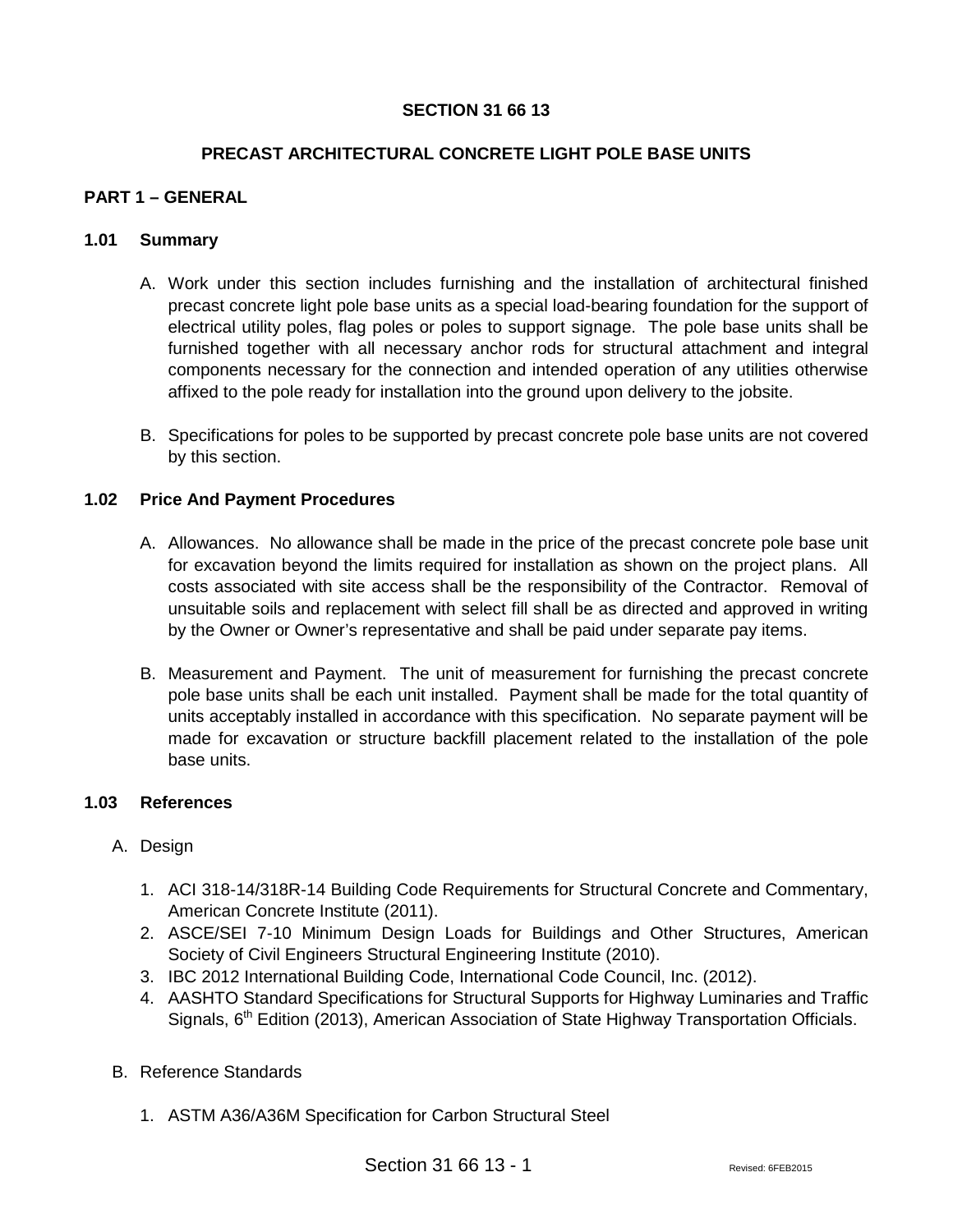- 2. ASTM A123/A123M Specification for Zinc (Hot-Dip Galvanized) Coatings on Iron and Steel **Products**
- 3. ASTM A615/A615M Specification for Deformed and Plain Carbon-Steel Bars for Concrete Reinforcement
- 4. ASTM A706/A706M Specification for Low-Alloy Steel Deformed and Plain Bars for Concrete Reinforcement
- 5. ASTM A767/A767M Specification for Zinc-Coated (Galvanized) Steel Bars for Concrete Reinforcement
- 6. ASTM A775/A775M Specification for Epoxy-Coated Steel Reinforcing Bars
- 7. ASTM A934/A934M Specification for Epoxy-Coated Prefabricated Steel Reinforcing Bars
- 8. ASTM C31/C31M Practice for Making and Curing Concrete Test Specimens in the Field
- 9. ASTM C33/C33M Specification for Concrete Aggregates
- 10. ASTM C39/C39M Test Method for Compressive Strength of Cylindrical Concrete Specimens
- 11. ASTM C42/C42M Test Method for Obtaining and Testing Drilled Cores and Sawed Beams of Concrete
- 12. ASTM C94/C94M Specification for Ready-Mixed Concrete
- 13. ASTM C125 Standard Terminology Relating to Concrete and Concrete Aggregates
- 14. ASTM C138/C138M Test Method for Density (Unit Weight), Yield and Air Content (Gravimetric) of Concrete
- 15. ASTM C143/C143M Test Method for Slump of Hydraulic Cement Concrete
- 16. ASTM C150/C150M Specification for Portland Cement
- 17. ASTM C173/C173M Test Method for Air Content of Freshly Mixed Concrete by the Volumetric Method
- 18. ASTM C192/C192M Practice for Making and Curing Concrete Test Specimens in the Laboratory
- 19. ASTM C231/C231M Test Method for Air Content of Freshly Mixed Concrete by the Pressure Method
- 20. ASTM C494/C494M Specification for Chemical Admixtures for Concrete
- 21. ASTM C595/C595M Specification for Blended Hydraulic Cements
- 22. ASTM C618 Specification for Coal Fly Ash and Raw or Calcined Natural Pozzolan for Use in Concrete
- 23. ASTM C685/C685M Specification for Concrete Made by Volumetric Batching and Continuous Mixing
- 24. ASTM C823/C823M Practice for Examination and Sampling of Hardened Concrete in Constructions
- 25. ASTM C989/C989M Specification for Slag Cement for Use in Concrete and Mortars
- 26. ASTM C1157/C1157M Performance Specification for Hydraulic Cement
- 27. ASTM C1610/C1610M Test Method for Static Segregation of Self-Consolidating Concrete Using Column Technique
- 28. ASTM C1611/C1611M Test Method for Slump Flow of Self-Consolidating Concrete
- 29. ASTM C1712 Test Method for Rapid Assessment of Static Segregation Resistance of Self-Consolidating Concrete Using Penetration Test
- 30. ASTM C1758/C1758M Practice for Fabricating Test Specimens with Self-Consolidating **Concrete**
- 31. ASTM D422 Standard Test Method for Particle-Size Analysis of Soils
- 32. ASTM D1557 Standard Test Methods for Laboratory Compaction Characteristics of Soil Using Modified Effort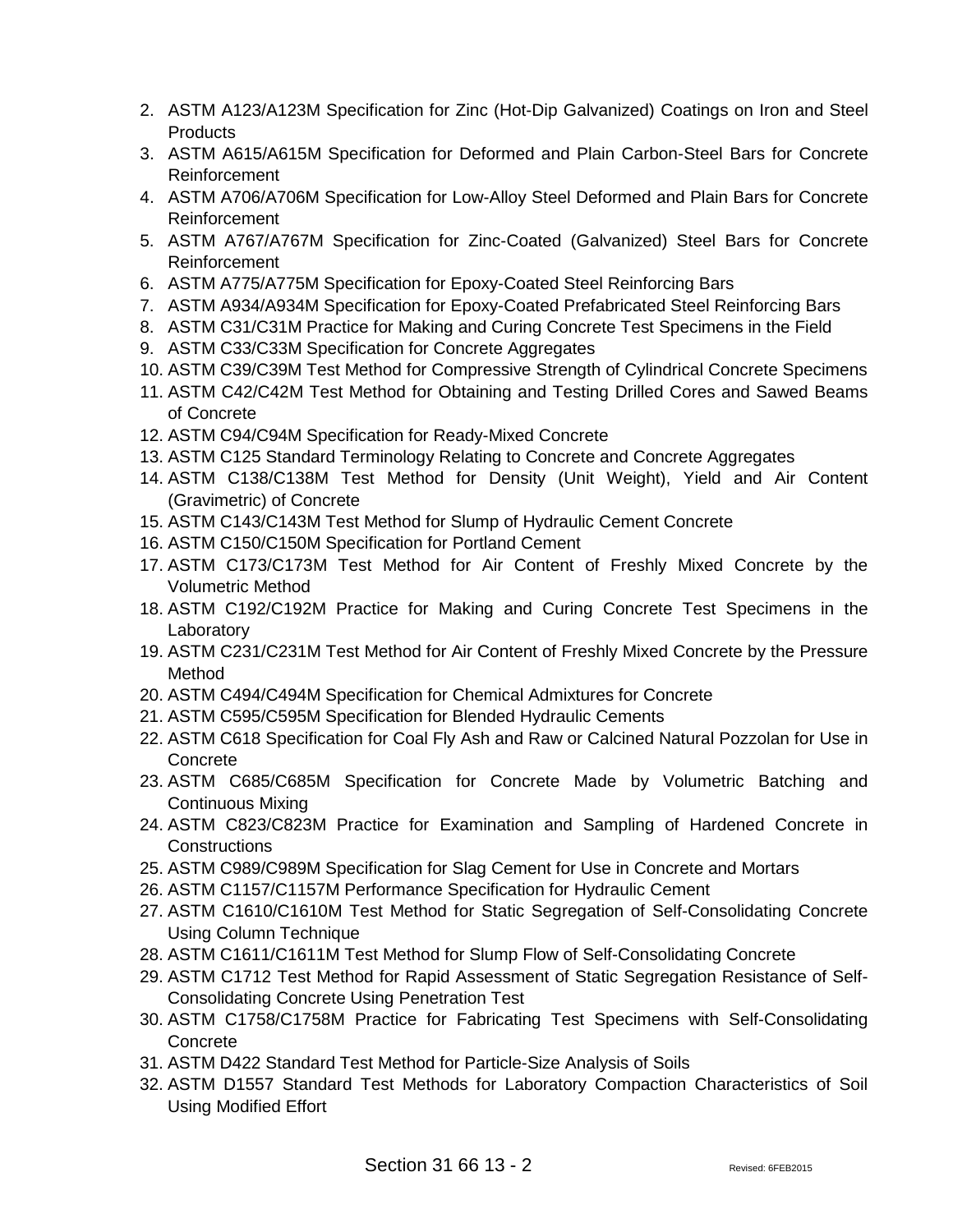33. ASTM F512 Standard Specification for Smooth-Wall Poly(Vinyl Chloride) (PVC) Conduit and Fittings for Underground Installation.

### **1.04 Coordination**

- A. The Contractor shall coordinate the size and configuration of the anchor rods to be cast in the precast concrete base unit for attachment of the pole specified.
- B. The Contractor shall coordinate the size and location of grounding wire, electrical conduits, and any other embedded items for use in work specified elsewhere.
- C. Installation of the precast concrete pole base units shall be concurrent with the installation of any site utilities that may be required to connect through the pole base unit. The Contractor shall be responsible for coordination of this work.
- D. The Contractor is responsible for coordinating the testing verification of the soil site conditions at the precast concrete Pole base unit installation locations to assure they are consistent with the Geotechnical Report.
- E. The Contractor is responsible for the coordination of testing and inspection of the backfill materials and compaction associated with the installation of the precast concrete pole base units.

### **1.05 Submittals**

- A. Product Data. At least 30 days prior to installation of the precast concrete pole base units, the Contractor shall submit 4 copies of the precast concrete pole base product submittal package to the Owner for review and approval. The submittal shall include the manufacturer's product data and technical specifications detailing the physical properties and manufactured dimensions of the pole base units, handling weights, recommended installation procedures and color photographs depicting the texture and color of the exposed surfaces of the actual units to be furnished. The product data shall also include representative test results of the concrete mixdesign as follows:
	- 1. 28-Day Compressive Strength per ASTM C39
	- 2. Air Content per ASTM C138, ASTM C173 or ASTM C231
- B. Structural Calculations and Construction Detail Drawings. In addition to the product data, at least 30 days prior to installation of the precast concrete pole base units, the Contractor shall furnish 4 sets of construction detail drawings and upon request supporting structural calculations for the internal reinforcement and soil embedment of the pole base units to be furnished for the specified jobsite conditions. The construction detail drawings shall illustrate all pertinent aspects of the construction of pole base unit as well as the means and fixed location of attachment between the pole base unit and the pole or poles approved for use on the project. The structural calculations shall be prepared in accordance with the design references listed in paragraph 1.03 A of this section and demonstrate that the factored structural capacity of the Pole base unit exceeds all project specific design requirements. The structural calculations and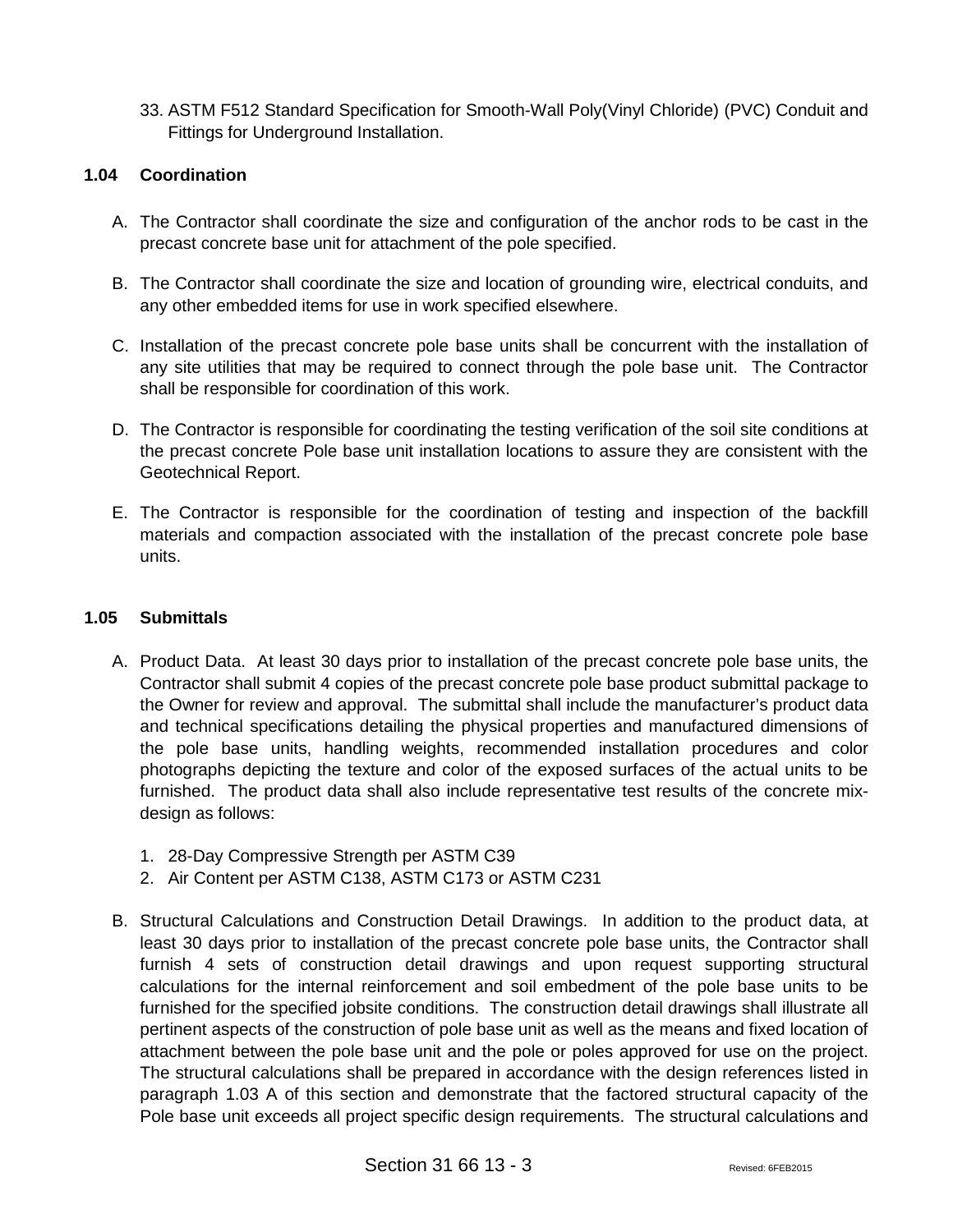construction detail drawings shall be sealed by a registered professional engineer licensed to practice in the project jurisdiction.

## **1.06 Delivery, Storage and Handling**

- A. Delivery. The Contractor shall inspect the materials upon delivery to ensure that the proper type and size of pole base units with the approved exposed surface texture and color have been delivered.
- B. Storage. The precast pole base units shall be stored in an area with positive drainage away from the units. Support pole base units on adequate dunnage and bracing. Provide covering and protect units to prevent soil contact, staining, cracking, or other physical damage. The Contractor shall take care to protect the exposed surfaces of the pole base units from chipping or breakage as well as contact with mud. At no time shall the pole base units be stacked in direct contact with each other.
- C. Handling. The Contractor shall handle the pole base units in accordance with the manufacturer's recommendations and in a manner that prevents damage to the units using manufacturer's approved methods and techniques. Choke chains shall never be used.

# **PART 2 – PRODUCTS**

### **2.01 Manufactured Units**

- A. Manufacturers. All precast concrete pole base units furnished for the project shall be produced by the same licensed manufacturer. The manufacturer shall be licensed by and a member of a national network of independently owned companies authorized to produce the pole base units by the unit patent holder/licensor.
- B. Preapproved Manufacturers.
	- 1. Pole base by Redi-Rock International, LLC. of Charlevoix, Michigan. Telephone No. 866- 222-8400; Website: [www.polebase.com](http://www.polebase.com/)
	- 2. Engineer approved equal.
- C. Substitution. Technical specifications and product data demonstrating conformance with the requirements of this section for alternative precast concrete pole base units must be submitted to the Owner's agent for preapproval at least fourteen (14) days prior to the bid date. Acceptable pole base units found to be in conformance with this section, shall be approved in writing by the Owner's agent seven (7) days prior to the bid date. The Owner and Owner's agent reserve the right to provide no response to submissions made out of the time requirements of this section or to submissions of products that are deemed to be unacceptable to the Owner.
- D. Value Engineering Alternatives. Alternative precast concrete pole base products may be submitted to the Owner for consideration as a value engineering alternative up to seven (7) days following the award of the contract. Value engineering alternative submittals shall include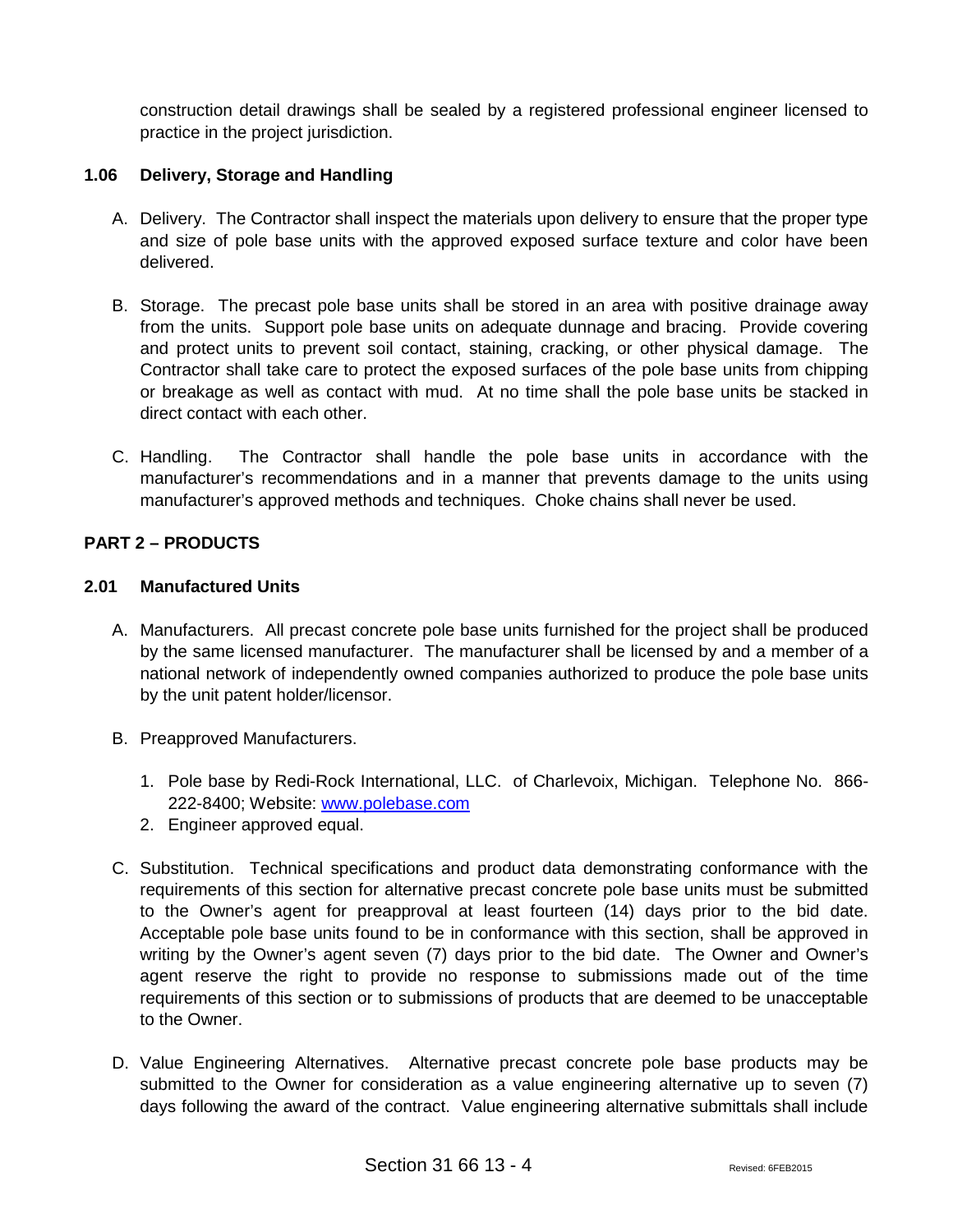all of the elements required in paragraph 1.05 as well as a summary statement of the net advantages to the Owner that the alternative pole base product or technology offers. In addition to the technical submittal, all value engineering alternatives will be evaluated based upon conformance with the overall aesthetic requirements of the project and the net cost savings the system or technology offers to the Owner. Value engineering alternatives that do not offer the Owner a net reduction in the overall Contract price will not be considered. The Owner and Owner's agent reserve the right to reject submissions made out of the time requirements of this section without consideration.

## **2.02 Description**

- A. The precast concrete pole base unit shall be cast as a single, continuous monolithic unit complete with embedded electrical wiring conduits and couplers, structural steel reinforcement and structural connection devices. The pole base unit shall have an architectural textured finish for a total height above grade of up to 40 inches (1.0m) and a below ground embedded portion. Units shall have a nominally consistent exterior horizontal dimension above grade. The above grade section of the pole base unit shall consist of an architectural exterior finished upper portion (further described in Section 2.05). The pole base unit shall include a set of up to (4) customized steel anchor bolts and up to (4) PVC electrical conduits (detailed in Section 1.05B) be provided at the top of the pole base unit for attachment to the pole flange. The anchor bolts and conduits shall be permanently cast into the concrete.
- B. The monolithically cast lower portion of the pole base unit shall have a uniformly shaped cylindrical shape for embedment below grade. The below grade portion of the pole base shall be of consistent cross section without formed voids, sleeves, protrusions, or indentions except for the integrally cast electrical conduit and form stripping insert. The uniform buried sidewall shape shall be maintained to provide uniform lateral soil bearing for the entire embedment depth.

### **2.03 Design Criteria**

A. In addition to the requirements set forth in the design references listed in paragraph 1.03A, the design of the precast concrete pole base unit shall consider soil parameters appropriate to the project site conditions and the specific loading requirements for the poles to be supported in accordance with local building codes and manufacturer recommendations.

## **2.04 Materials**

- A. Concrete: Concrete used in the production of the precast pole base units shall be fresh, firstpurpose, production mix architectural grade concrete. No returned, reconstituted, or waste concrete shall be allowed. The concrete shall be manufactured in accordance with the requirements of ASTM C94 or ASTM C685 and exhibit the following minimum physical properties:
	- 1. Portland cement ASTM C150, Type I or III.
	- 2. Maximum fly ash or other pozzolans, in accordance with ACI 318-11, Table 4.4.2
	- 3. Coarse Aggregate per ASTM C33, Size 57, Class 4S.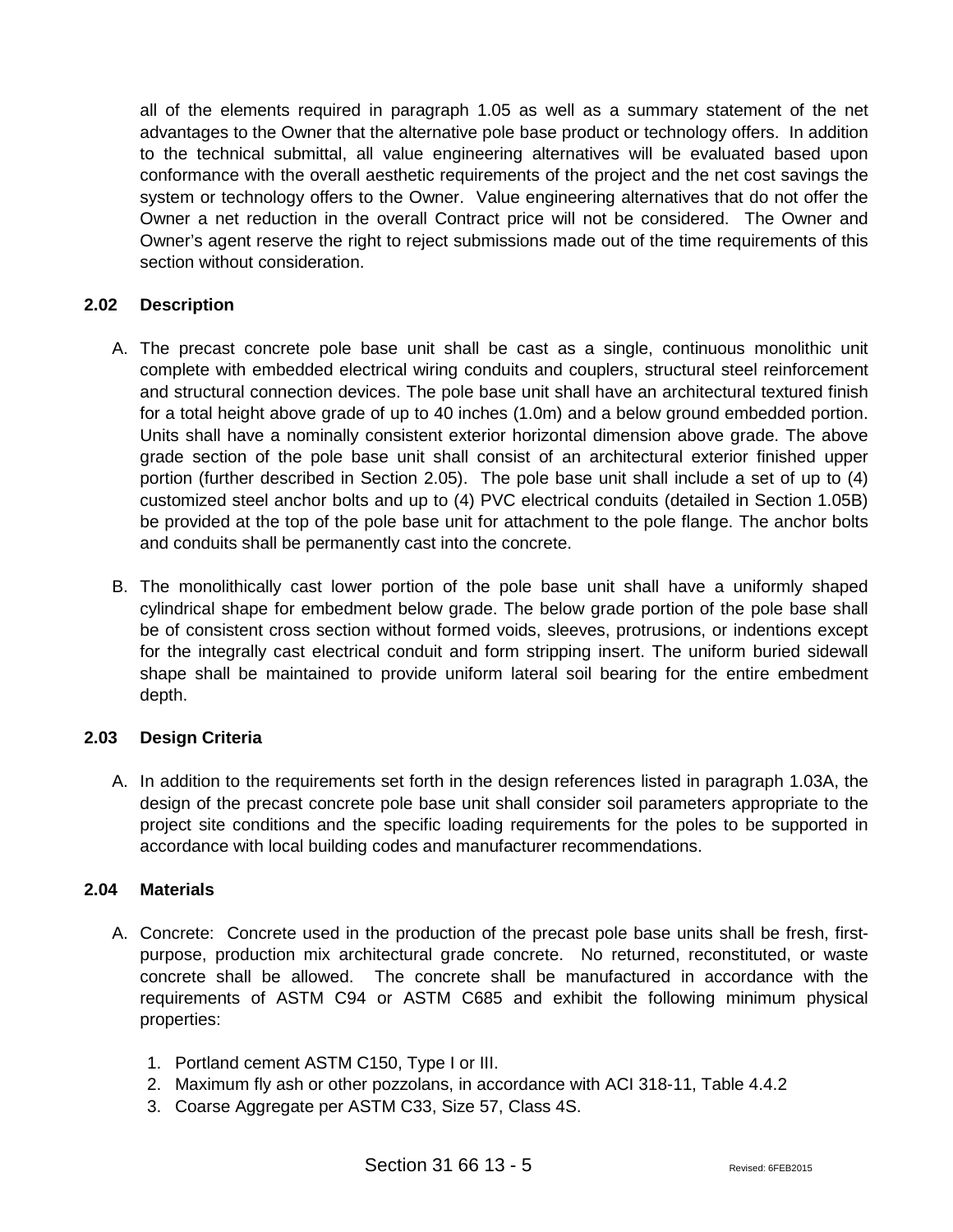- 4. Minimum 28-day compressive strength of 5,000 psi (34.5MPa).
- 5. Maximum water to cementitious materials ratio = 0.40 Maximum slump of 5 inches  $+/-1\frac{1}{2}$ inches (127±38mm) per ASTM C143 for conventional concrete mix designs before the addition of any water-reducing admixtures.
- 6. The maximum water soluble chloride ion concentration shall be less than 0.15% by weight of cement. Admixtures shall not contain chloride.
- 7. Air-entrainment in concrete as measured per ASTM C173, shall be in accordance with the appropriate climate zone provided in ASTM C94.
- 8. Slump Flow for Self-Consolidating Concrete (SCC) mix designs shall be between 18 and 32 inches (460-810mm) as tested in accordance with ASTM C1611.
- B. Steel Reinforcing Bars: All steel reinforcing bars provided as reinforcement in the precast concrete Pole base units shall exhibit a minimum yield strength of 60 ksi (420MPa). Deformed or plain bars used as reinforcement in precast concrete pole base units shall meet the requirements of ASTM A615. Reinforcing from bars manufactured in accordance with ASTM A615 shall NOT be welded. Low-Alloy reinforcing bars that are connected in the desired reinforcement configurations by arc welding shall meet the requirements of ASTM A706. Zinccoated (galvanized) steel reinforcing bars shall meet the requirements of Specification A767 and epoxy-coated steel reinforcing bars shall meet the requirements of Specification A775. Minimum concrete cover over steel reinforcing bars shall be 2 inches (51mm) for reinforcing bars that are size #6 (#19) and larger and 1-1/2 inches (38mm) for reinforcing bars that are size #5 (#16) and smaller.
- C. Anchor Rod Connectors:. The anchor rods provided by light pole manufacturer. Otherwise, anchor rods for attachment to the pole flange shall be manufactured from carbon steel in accordance with ASTM A36 and hot-dip galvanized in accordance with ASTM A123, Class C. The anchor rod assembly shall be sized and positioned in the factory to match the connection requirements of the pole flange. Field locating or grouting / caulking of anchor rod connections is not permitted.
- D. Electrical Conduit: PVC electrical conduit and fittings integrally cast with intimate contact with the precast concrete pole base unit, and shall meet the requirements of ASTM F512. The embedded Electrical conduit shall incorporate couplings located within 1 inch of the face of the concrete pole base unit for field connection to the site lighting conduit. Open electrical raceways are not permitted.
- E. Lifting Devices: Lifting device(s) embedded in the concrete for use in handling of the precast concrete Pole base unit shall be manufactured from smooth, round carbon steel rod and shall be capable of supporting at least four times the maximum intended load applied or transmitted to them. Embedded lifting devices intended for final placement of the precast Pole base unit shall be hot-dip galvanized in accordance with ASTM A123 with a minimum coating thickness grade of 60 or greater.
- F. Crushed Stone Foundation: Material shall be a durable crushed stone conforming to No. 57 size per ASTM C33 with the following particle-size distribution requirements per ASTM D422: Gradation per U.S. Standard (Metric) Sieve Size: Percentage Passing

1 1/2" (38.1mm) 100% passing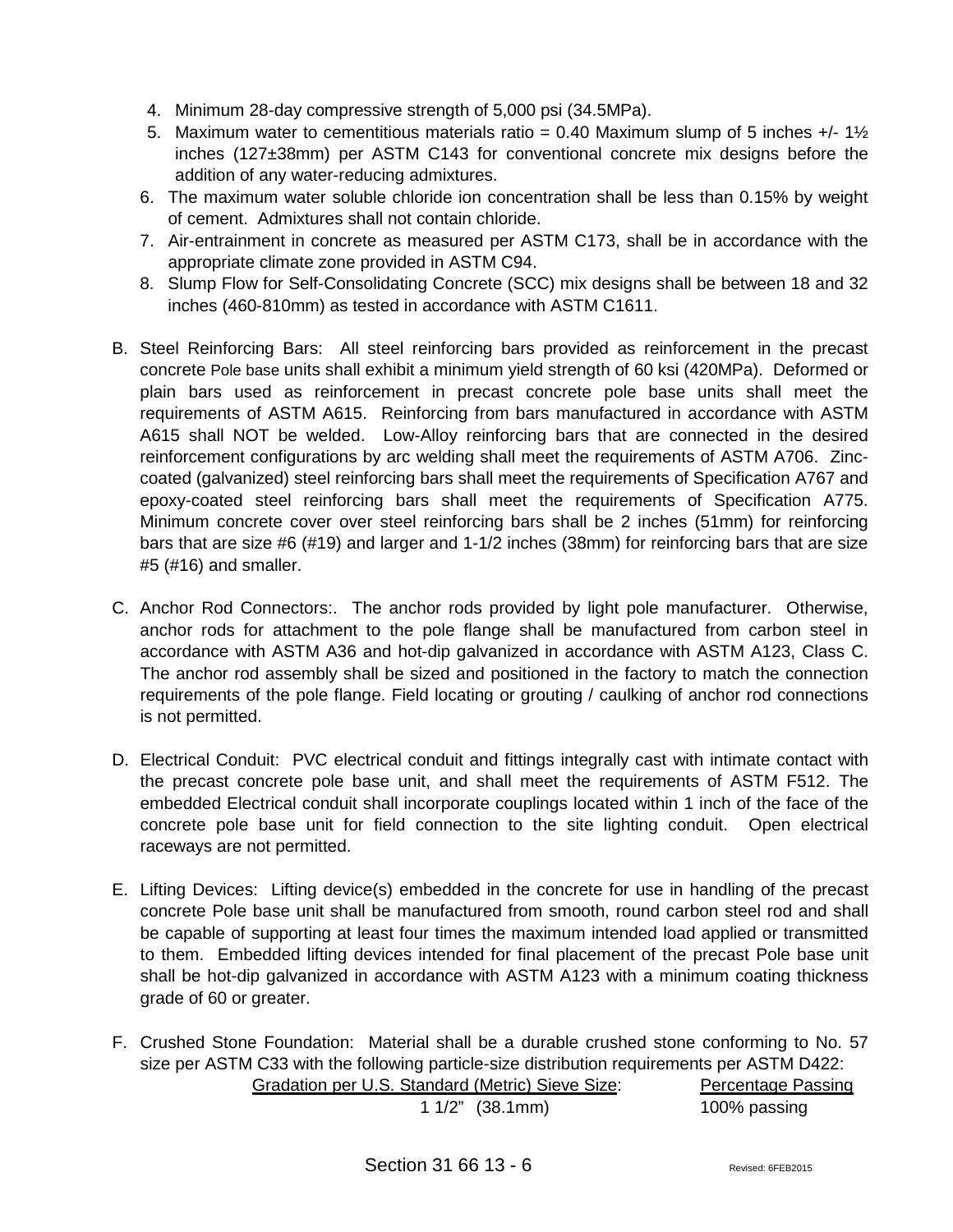| 1"            | (25.4mm) | $95 - 100%$ |
|---------------|----------|-------------|
| $\frac{1}{2}$ | (12.7mm) | 25-60%      |
| #4            | (4.76mm) | $0 - 10%$   |
| #8            | (2.38mm) | $0 - 5%$    |

### **2.05 Exterior Finishes**

- A. Ledgestone Texture: This monolithic unit features a 40" (1.0m) tall square column with 24" (610mm) wide sides and an integral 4" (102mm) tall cap that has all exposed surfaces textured to simulate a natural Ledgestone appearance, similar to the look of stacked cut field stones. The Ledgestone texture shall exhibit relief of 3 to 5 inches (76 to 127mm) over any dimension of the exposed vertical face.
- B. Brick Ledge: This mololithic unit features a 40" (1.0m) tall square column with 24" (610mm) wide sides, light texturing that functions as either an artistic accent or for enhanced bonding to masonry mortar, and a slightly recessed inner-embedment as an aesthetic inlay. Around the bottom of the above grade portion, is a 5" (127mm) tall concrete brick ledge to accommodate a site installed natural stone or brick veneer to match surrounding buildings or environments.
- C. Fluted Column: This monolithic unit features a 40" (1.0m) tall above grade by 24" (610mm) diameter cylinder, with regular vertical rustication strips, and topped with a round capitol. This unit features light texturing, a cap with angular bevel, and "fluted" indentations surrounding the surface of the above grade section of the base.
- D. Standard Round Smooth: This monolithic unit is a 40" (1.0m) tall above grade by smooth finished 24" (610mm) diameter cylinder, with a chamfer and horizontal rustication strip near the top of the unit to create a capitol appearance above grade. A helical texture or visible screw-like pattern is not acceptable.
- E. Custom: This unit is as shown in accordance with architectural drawings and specifications.
- F. Color. Color of the exposed surfaces of the precast concrete pole base unit shall be selected by the Owner from the manufacturer's full range of color options available.

# **2.06 Structure Backfill**

- A. Crushed Stone Backfill Material: Crushed stone backfill material for the precast concrete pole base unit shall be 1" (25.4mm) diameter or smaller meeting the gradation requirements of size No. 57 per Coarse Aggregate of ASTM C-33
- B. Granular Backfill: Granular soil meeting the requirements of USCS soil type GW, GP, SW or SP per ASTM D2487 or alternatively by AASHTO Group Classification A-1-a or A-3 per AASHTO M 145. The backfill shall exhibit a minimum effective internal angle of friction,  $\phi = 32$  degrees at a maximum 2% shear strain and meet the following particle-size distribution requirements per ASTM D422.

| Gradation per U.S. Standard (Metric) Sieve Size: |        | <b>Percentage Passing</b> |
|--------------------------------------------------|--------|---------------------------|
|                                                  | (51mm) | 100% passing              |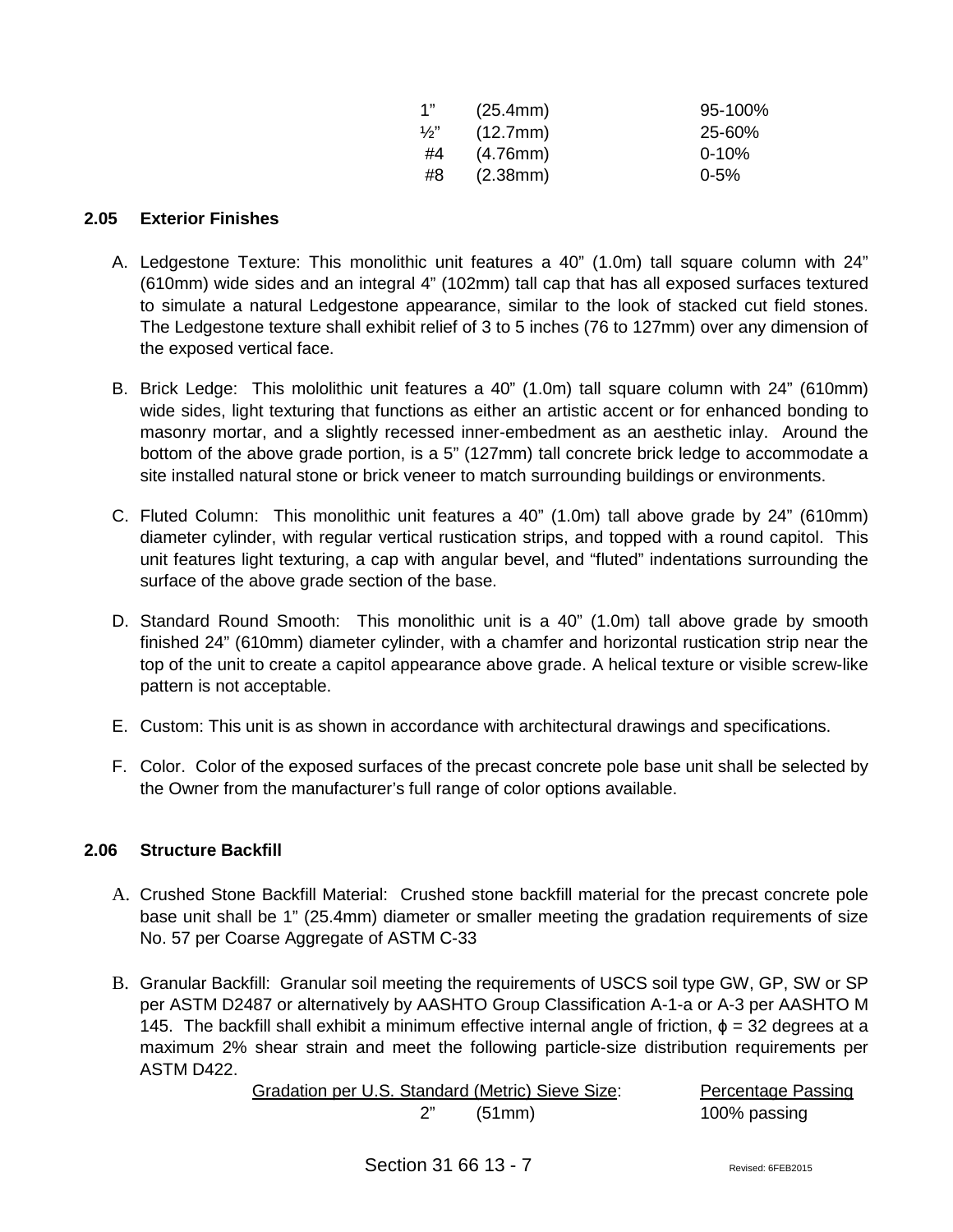| #4 | (4.76mm)        | 20-100%    |
|----|-----------------|------------|
|    | $#40$ (0.420mm) | $0 - 60\%$ |
|    | #200 (0.074mm)  | $0 - 10%$  |

- C. Controlled Low-Strength Material. Controlled low-strength material (CLSM) also known as flowable fill may be used as structure backfill for precast concrete pole base units. The CLSM shall be a manufactured Portland cement concrete material exhibiting the following properties:
	- 1. 28-day compressive strength between 50 psi (0.34MPa) and 100 psi (0.69MPa)
	- 2. Air Entrainment of 6% +/- 2%
	- 3. Wet Density between 115 and 145 pcf (18.1 and 22.8 kN/m<sup>3</sup>)

## **2.07 Source Quality Control**

- A. Dimensional Tolerance. All manufactured dimensions of the precast concrete pole base unit shall be uniform and consistent. Maximum dimensional deviations shall be no more than 1% of the stated dimension in any single unit exclusive of the architectural surface texture.
- B. Concrete Finish:
	- a. Standard Grade for exposed above grade portion: Normal plant-run finish produced in forms that impart a smooth finish to concrete. Surface holes smaller than 3/4 inch (19mm) caused by air bubbles, normal color variations, form joint marks, and minor chips and spalls are acceptable. Fill all air holes that measure greater than 1/2 inch (12 mm). Major or unsightly imperfections, honeycombs, or structural defects are not permitted. Allowable for joint offset limited to 3/16 inch (5 mm).
	- b. Commercial Grade for buried portion: Remove large fins and protrusions and fill large holes. Rub or grind ragged edges. Faces are to be true, well-defined surfaces. Air holes, water marks, and color variations are acceptable. Allowable form joint offsets are limited to 1/4 in. (6mm).
- C. Cracks and Chips. Continuous cracks less than 1/32 inch (0.8mm) in width and/or extending less than 25% of any given exposed face dimension of the unit shall not be grounds for rejection of the unit. Likewise, repairable chips less than 1-1/2 inches (38mm) in the largest dimension shall not be grounds for rejection of the unit. However, through-cracks in the pole base unit and cracks that penetrate to the reinforcing steel may not be repaired and the individual unit exhibiting these cracks shall be rejected.

# **PART 3 – EXECUTION**

### **3.01 Examination**

A. Verification of Conditions. The Contractor shall verify the suitability of site conditions and site access for proper installation of the precast concrete Pole base units. The Contractor shall notify the Owner if the site conditions, including soil shear strength (through the Testing Agency), are not sufficient for proper installation of the Pole base units.

### **3.02 Preparation**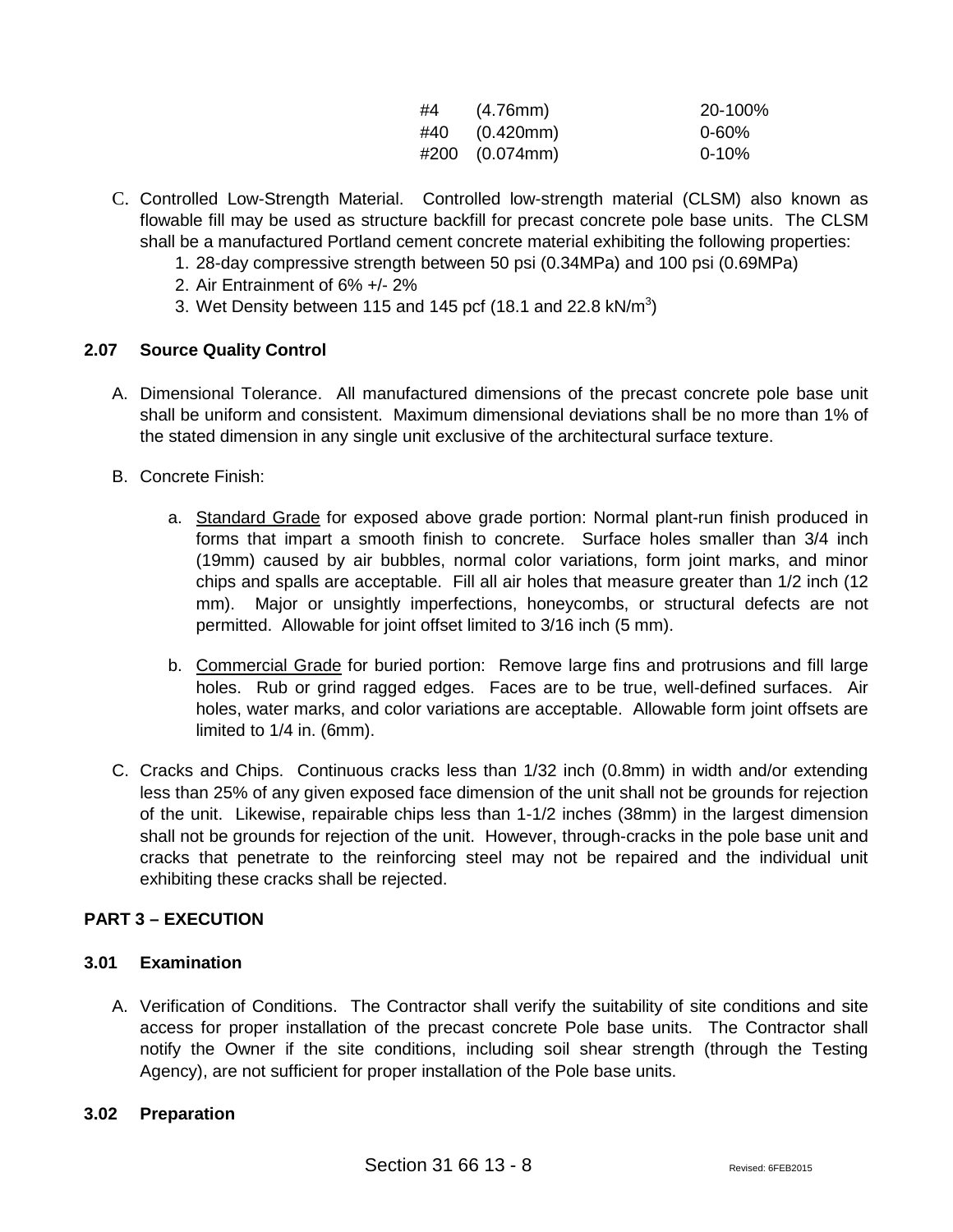- A. Excavation. Excavation for the placement of the precast concrete pole base units may be accomplished through conventional open-cut excavation or auger drilling. The Contractor shall excavate to the lines and grades required for installation of the precast concrete pole base units as shown on the construction drawings. The Contractor shall minimize over-excavation. Excavation support, if required, shall be the responsibility of the Contractor. If auger drilling is selected by the Contractor as the method of excavation, the minimum foundation hole for placement of the Pole base unit shall create at least a 6 inch (150mm) annular space around the perimeter of the base.
- B. Over Excavation. Over excavation necessary for the removal of rock or frozen, low shear strength, deleterious, contaminated or otherwise unsatisfactory soils shall be as directed and quantified by the Owner's inspector. No payment shall be made for over excavation that is not inspected and directed in writing by the Owner.
- C. The base of the excavation shall be flat, horizontal, and compacted before setting the 8" (200mm) thick stone setting base below the bottom of the precast pole base unit. The stone base shall extend at least 6" (150mm) beyond the perimeter of the base of the unit.

### **3.03 Installation**

- A. The Contractor shall coordinate the attachment of any electrical conduits and/or ground wires to the unit before locating the precast concrete Pole base unit into its final position.
- B. The pole base unit shall be lifted in alignment with the vertical axis of the unit (plumb orientation) and placed into the intended position. At no time shall the unit be tilted-up into its final position.
- C. The precast pole base unit shall be set to grade within a tolerance of plus or minus  $\frac{1}{2}$  inch (13mm). The elevation of the unit shall be such that the final finished grade corresponds with the base of the textured/exposed upper portion of the unit.
- D. The pole base unit shall be supported in a vertical position as necessary to maintain the unit as level, true and plumb until the structure backfill has been placed and is sufficiently consolidated or cured. If CLSM structure backfill is selected, the Contractor shall exercise all necessary precautions to prevent the dislocation or floating of the pole base unit during the CLSM backfill placement. The CLSM shall be protected from freezing for a minimum of 24 hours following placement.
- E. Granular backfill material for the pole base unit shall be compacted in place with a maximum of 6" (150mm) thick lifts. Consolidate with a minimum of three passes with a minimum 18" (460mm) wide, walk-behind vibrating plate compactor capable of delivering at least 2,000 pounds (8.9kN) of centrifugal force. Additional compaction effort or adjustments to the moisture level of the soil shall be used as needed. The granular backfill shall be compacted to a minimum 95% Standard Proctor density determined in accordance with ASTM D698.
- F. Crushed stone backfill material for the pole base unit shall be compacted in place with a maximum of 6" (150mm) thick lifts. Consolidate with a minimum of three passes with a